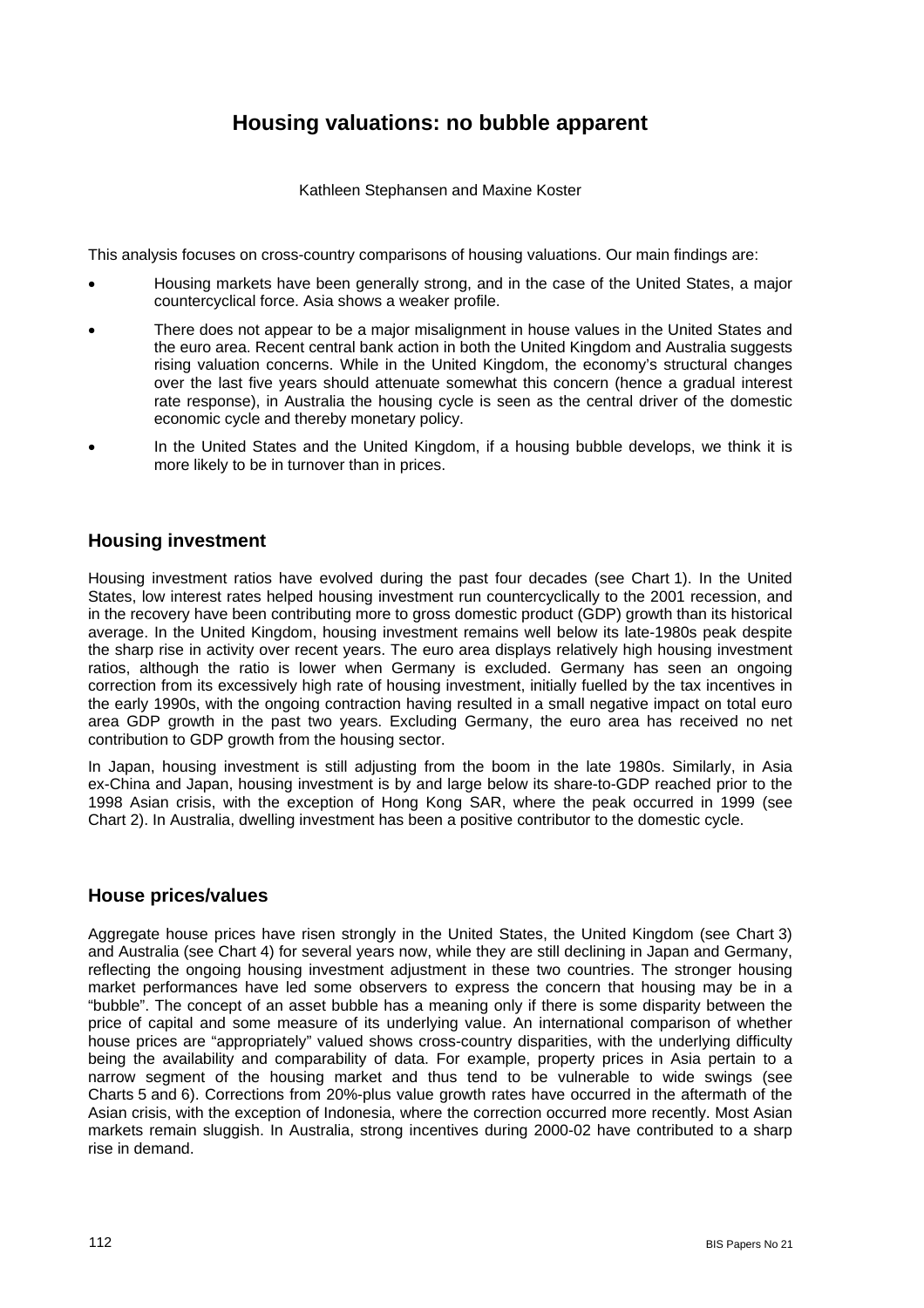



Sources: CSFB; OECD; national statistics.

## **P/E ratios**

CSFB's US economics team has used the concept of price-earnings ratio (P/E) for America's residential housing stock that is calculated by combining the flow-of-funds data on residential real estate values with the national income accounts data on the consumption of housing services. The latter is measured as actual rents paid by renters and imputed rents of homeowners. These rental payments can be thought of as the earnings of the housing stock.

The main findings of our analysis are:

1. The moon-shot that began in 1995 shows no signs of being over just yet. Foreign capital inflows, falling interest rates, and mortgage market financial innovations have raised the residential sector's P/E ratio from 13.5 in 1995 to a new record of 16.1 as of second quarter 2003 (see Chart 7).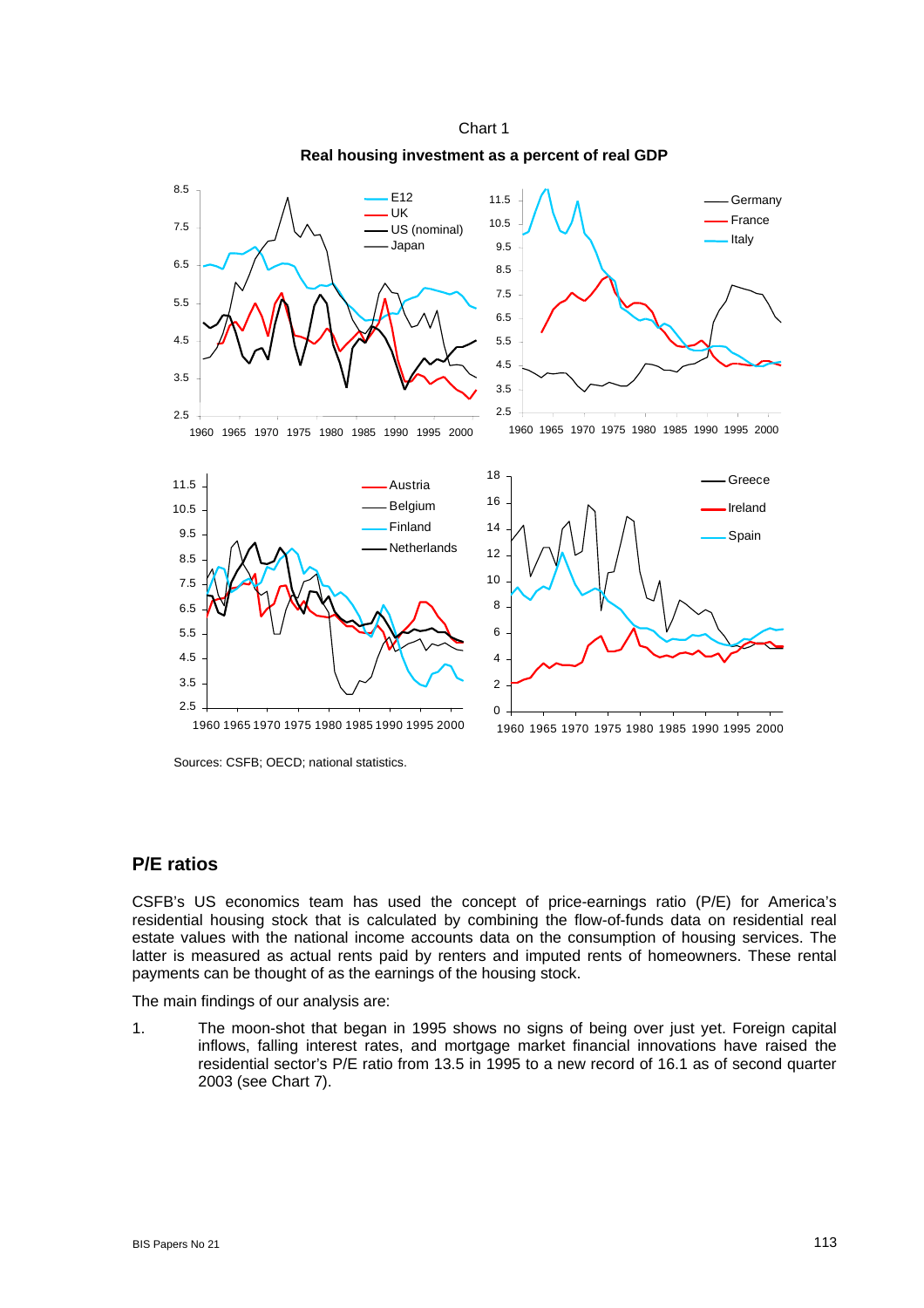



Sources: CEIC; CSFB.







Sources: Central banks; CSFB estimates; Datastream International Limited; BIS.

- 2. E (ie, Earnings P/E) has a very strong tendency to grow. As long as the population is growing and the economy avoids a catastrophic depression, the amount we spend on housing (outright and by imputation) continues to go up. The speed of that rise seems to be related to inflation, but the record of the last 43 years shows not a single quarterly decline in the housing E.
- 3. P (ie, Price in P/E) has been, remarkably, almost equally reliable. In only three calendar quarters out of the last 43 years of data did the aggregate market capitalisation of the housing stock go down. The most severe decline in dollar terms was \$35 billion in the first quarter of 1993. This represents a mere 0.4% of the starting value. Even that dip was more than made up by a very substantial \$115 billion increase the following quarter, suggesting the possibility that the decline itself involved measurement error.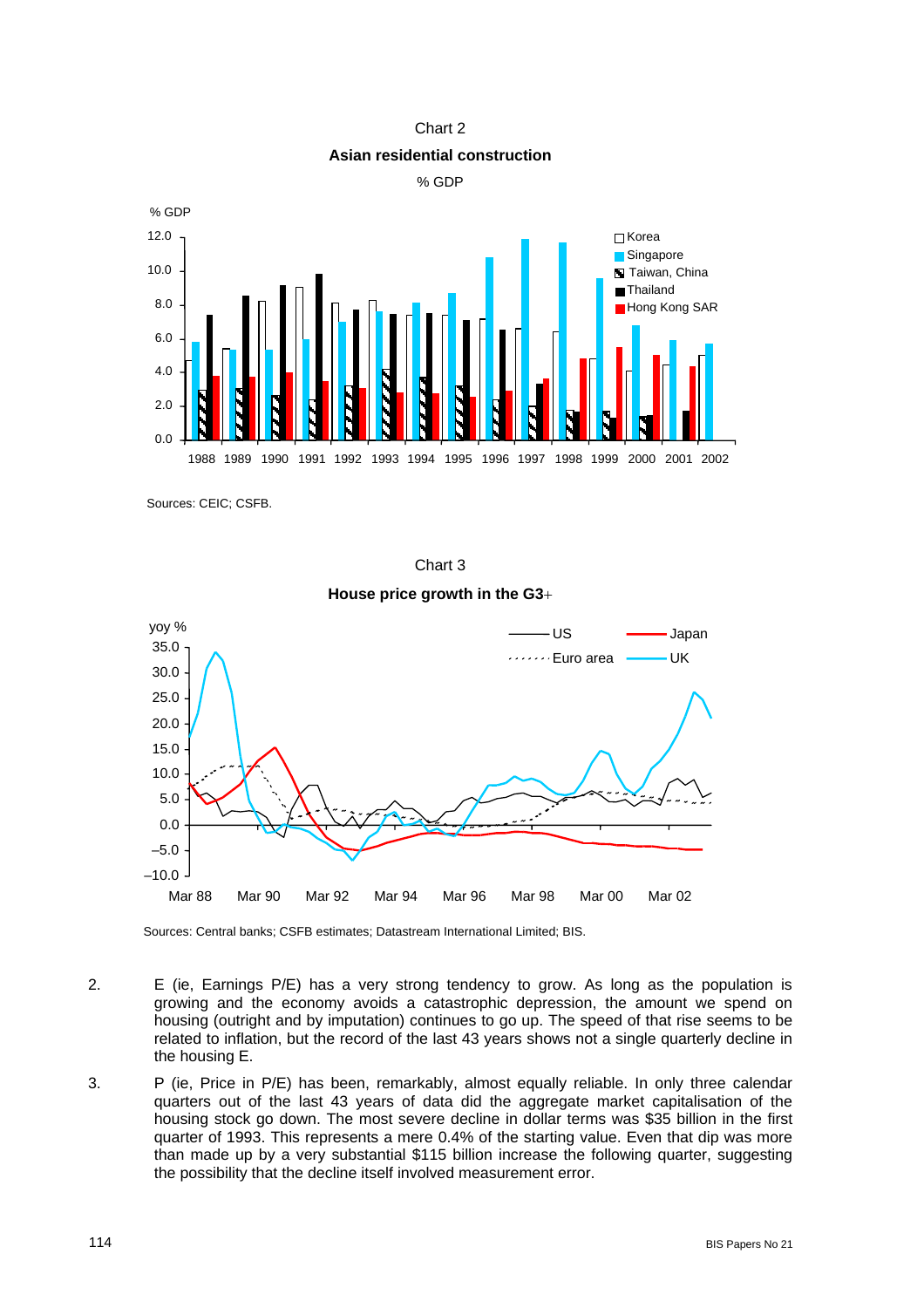- 4. The evidence suggests that when P/Es in housing on an economy-wide basis get "too high" and "need to come down" the adjustment occurs by rising E's growing into a level of P that itself is still going up, albeit at a slower pace. The adjustment is much more visible in the volume of housing turnover than in house transaction prices.
- 5. Local markets have shown much greater cyclical fluctuation in price than the national figures reported here.



Chart 4

**Australia: house price environment** 

Sources: ABS; CSFB; Datastream International Limited.

## Chart 5

**Asia: residential property prices - Malaysia, Singapore and Hong Kong SAR** 



Sources: CEIC; CSFB; Datastream International Limited.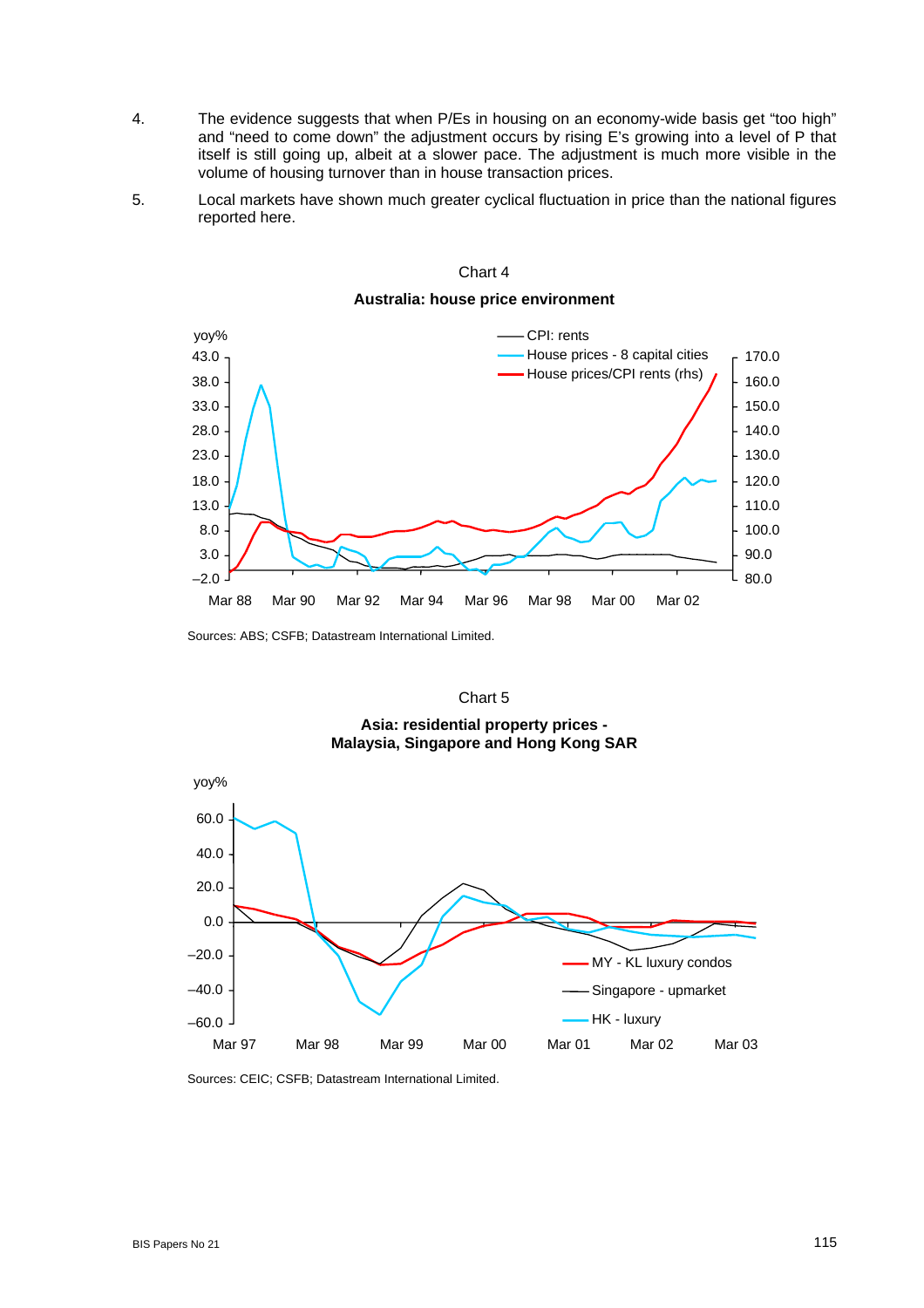



Sources: CEIC; CSFB; Datastream International Limited.



Sources: Bureau of Economic Analysis; CSFB; Federal Reserve.

6. The US housing market is distinctive in the sense that volume tends to be much more sensitive than price to changing economic conditions. There are plenty of episodes during postwar business cycle experience when housing turnover fell outright, sometimes dramatically. When interest rates rise or incomes fall, housing turnover tends to get hit hardest. Price adjustments are much less noticeable, particularly at the national level (see Chart 8).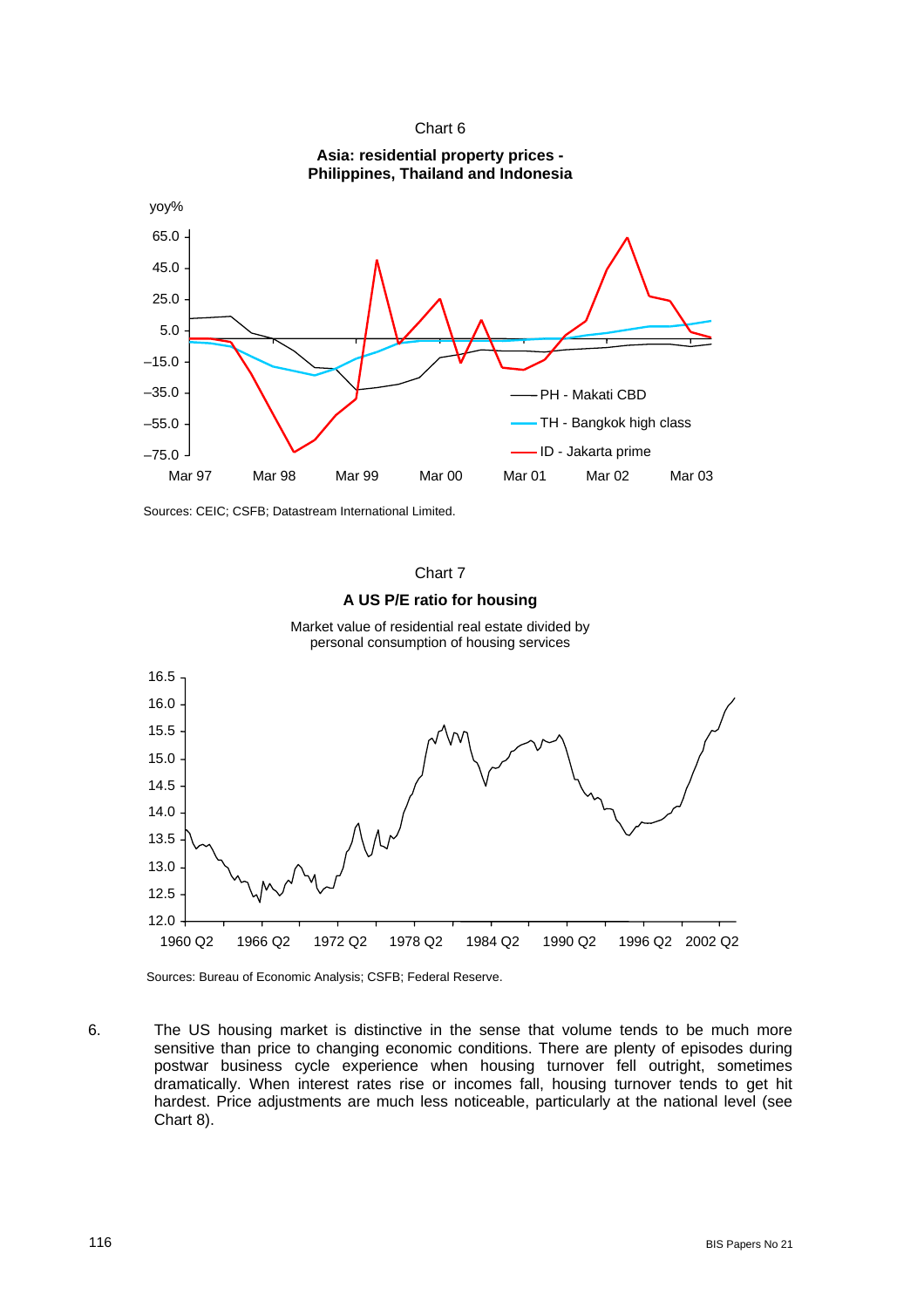Chart 8 **US housing turnover and home prices**



Sources: Credit Suisse First Boston; OFHEO; National Association of Realtors.

Calculating the volatility of transaction volume and transaction prices reveals that turnover is almost 25 times as volatile as price. Regression analysis suggests that housing turnover is at least twice as sensitive as housing prices to fluctuations in interest rates and cyclical variables like unemployment.

If there is a housing bubble, then, it is more likely to be in turnover than prices, at least in the United States. This suggests that any eventual housing downturn would not be associated with a mortgage credit loss catastrophe on a national scale. Losses from interest rate risk are a much bigger issue at the aggregate national housing market level.

For international comparisons, data on consumption of housing services are not readily available. Tracking the long-term affordability of homes and assessing whether house prices are appropriately valued may be achieved with additional measures, one being the ratio of house prices to rents and one being the ratio of house price levels to national per capita disposable income. A P/E ratio can be calculated on the basis of house prices as a proxy for the asset values and the rent component of the consumer price index (CPI) as the proxy for earnings on the housing stock. For the United States, a similar profile to the P/E ratio derived from asset values and consumption data emerges (see Chart 9), even though the CPI data for rents (rent of primary residence), which represents a very small portion of the CPI (6% weight), have not been consistent over time, given changes in the samples used. (In 1997, the BLS started to develop a new housing sample to replace the one that had been in use since 1987, and began using it with the index for January 1999.)

Internationally, the ratio of house prices to rents has risen over time, with the exception of Japan where the ratio is declining. In the euro area, the rental market is heavily regulated and, as a result, may skew the P/E ratio based on rents as a proxy for earnings. Chart 10 does not show any major distortion in the euro area ratio, but that is because in two of the largest economies house prices are either below the rental price series (Germany) or in line (Italy). For the remainder, house prices have moved well ahead of rental prices.

The rise registered in the UK P/E ratio has been spectacular, attesting to the Bank of England's concern about overvaluation, particularly taken in conjunction with their concern that there is not a significant amount of spare capacity in the UK economy as the global economy starts to accelerate. However, structural changes in the UK economy would argue against the notion of a speculative bubble. Over the last five years, the UK economy has moved from a high inflation/high short-term interest rates economy to a low inflation/low short-term interest rate economy. The Bank of England has suggested that demand for housing has risen thanks to sustained low inflation and rising housing affordability. In a high inflation/high interest rates environment the burden of mortgage payments as a share of income tends to be tilted toward the early years of the mortgage. Admittedly this burden falls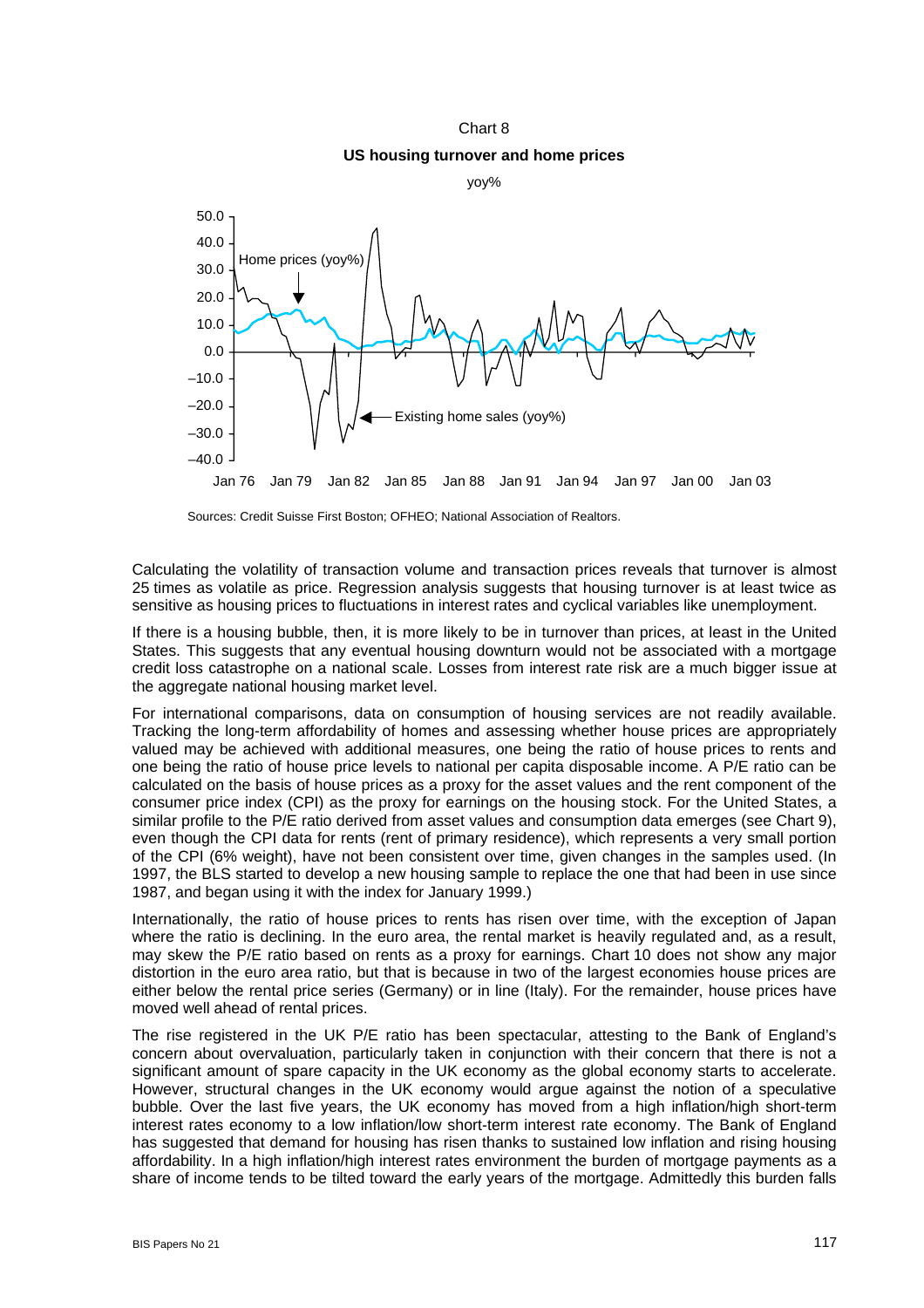over time as inflation erodes the real value of the debt, but could bring cash flow problems for some households during the early years of the mortgage, thereby inhibiting households taking out large mortgages. A low inflation/low interest rate environment reduces this initial burden and set the stage for increased demand for mortgages. This being said, the Bank does acknowledge that not all is positive with low inflation. For example, tax advantages of owning a house relative to other assets are reduced under low inflation, as the primary residence of households is not subject to capital gains tax, a form of taxation that is more attractive when inflation is high.

#### 90.0 95.0 100.0 105.0 110.0 115.0 120.0 125.0 1988 Q1 1990 Q1 1992 Q1 1994 Q1 1996 Q1 1998 Q1 2000 Q1 2002 Q1 13.0 13.5 14.0 14.5 15.0 15.5 16.0 16.5 House price/CPI rents Assets/rents



Sources: BEA; CSFB; Federal Reserve.





Sources: Central banks; CSFB estimates; Datastream International Limited; BIS.

Other factors, such as increased participation rates and higher employment, also have raised the demand for housing, while supply clearly has lagged. Barring an interest rate or labour market shock, there is little scope for forced selling and falling prices. The P/E ratio, therefore, will likely adjust down by E growing into the level of P that would be growing at a slower rate. And, similar to the dynamics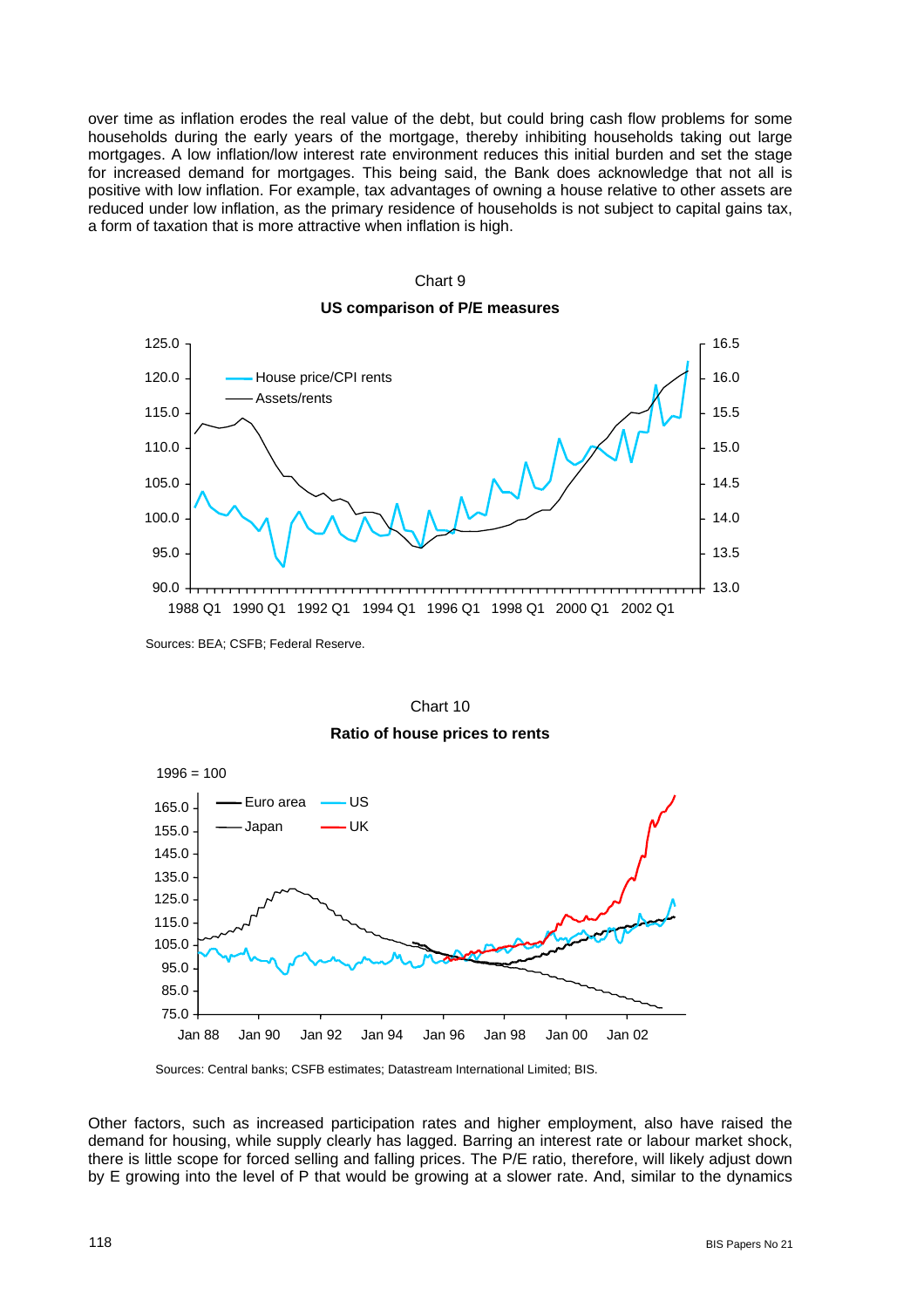governing the US housing market, the burden of the adjustment lies in turnover rather than in prices. UK housing market turnover has already slumped this year (see Chart 11), suggesting that affordability has become stretched and new buyers are no longer willing or able to come in at these levels.

In Asia, the ratio of house prices to CPI rentals confirms what is depicted in the property values, namely that the housing sector is still adjusting to the Asian crisis shock (see Charts 12 and 13).



Sources: CSFB; Datastream International Limited.

### Chart 12





Sources: CEIC; CSFB; Datastream International Limited.

The second P/E measure, namely the ratio of prices to per capita personal disposable income, shows a rising ratio for the euro area but still slightly below its long-term average (see Chart 14). Again, this masks national disparities and arises from the historic downtrend in the German ratio. The Dutch, Irish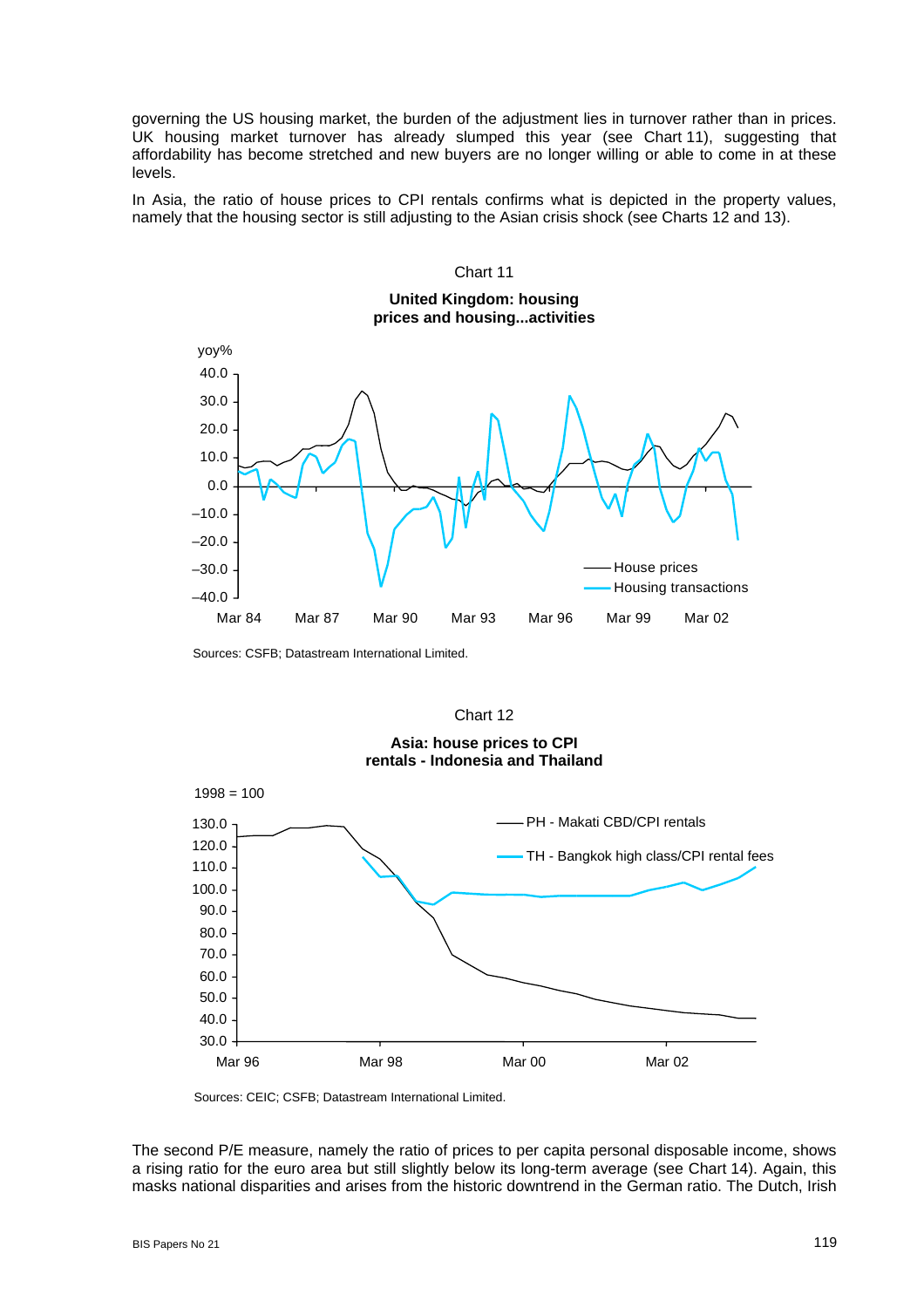and Spanish housing markets appear highly valued in relation to personal disposable income, while, in addition to the German market, the Greek market appears inexpensively valued. Belgium, Finland, France and Italy appear moderately valued.



**Asia: house prices to CPI housing -** 

Chart 13

Sources: CEIC; CSFB; Datastream International Limited.



**Ratio of house prices to per capita disposable income** 

 $1986 = 100$ 





There has been a convergence in housing prices across the euro area (see Chart 15). This is mainly attributable to the convergence in per capita disposable income but is also the result of the convergence in real interest rates, following the monetary union. In dynamics similar to what we described for the United States and the United Kingdom, the fast rising markets are set to correct, with growth in housing prices slowing (for example, they have already stalled in the Netherlands), while the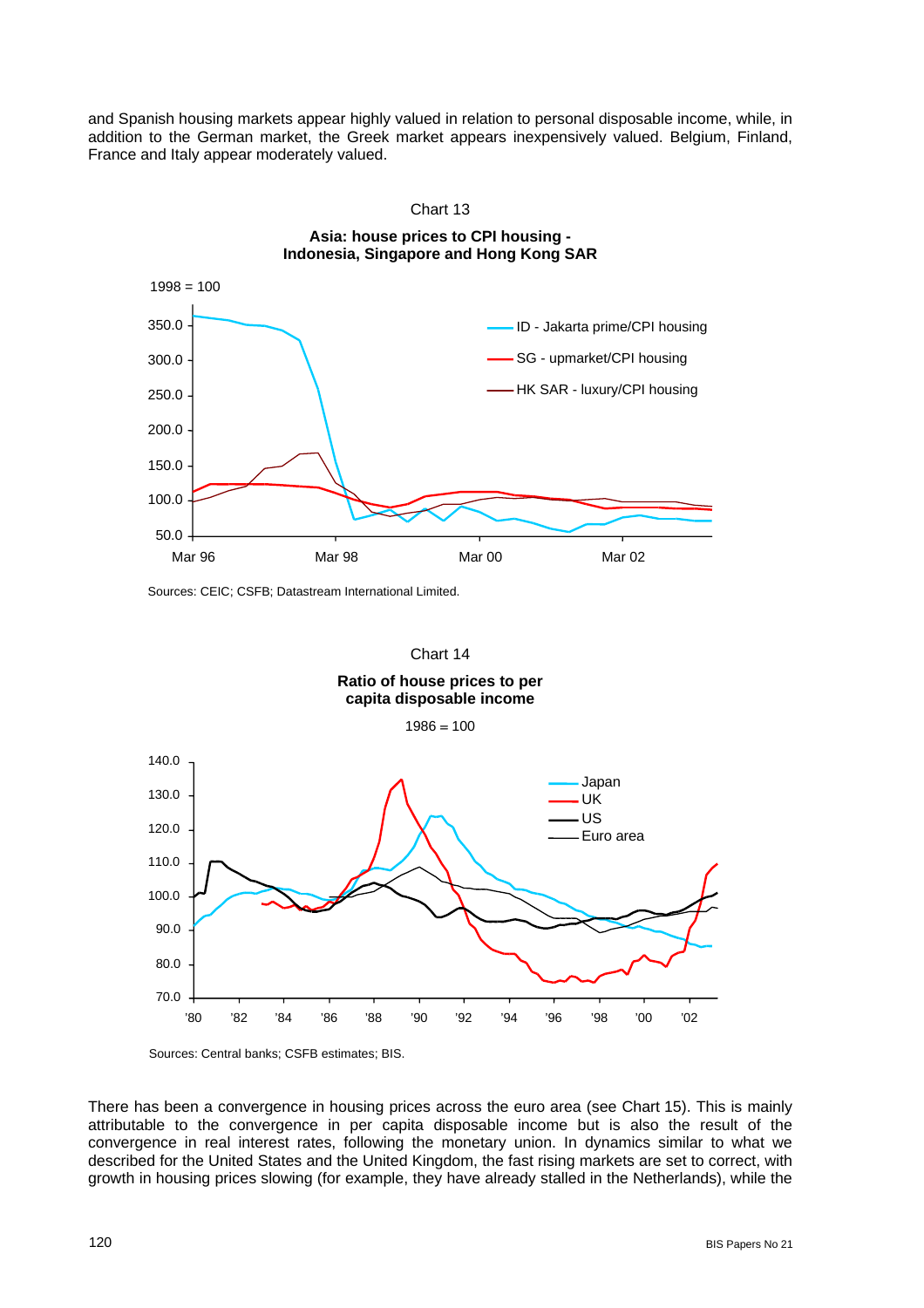markets that appear inexpensively valued (eg, Greece) could still post a rise toward the average as economic convergence proceeds. Germany is a special case, as the ratio of average German house prices to incomes has steadily declined during the past thirty years, which has enabled house price convergence to occur at the euro area level.

The ratio appears relatively stable historically in the United States and still adjusting downward in Japan. For the United States, this long-term stability contrasts with the recent rise in the P/E ratios discussed above, but generally supports the conclusion that there is no fundamental valuation problem on an economy-wide scale.

#### Chart 15



## **Convergence of euro area house prices**

Sources: Central banks; CSFB estimates; BIS.



Sources: CSFB; Datastream International Limited; BIS.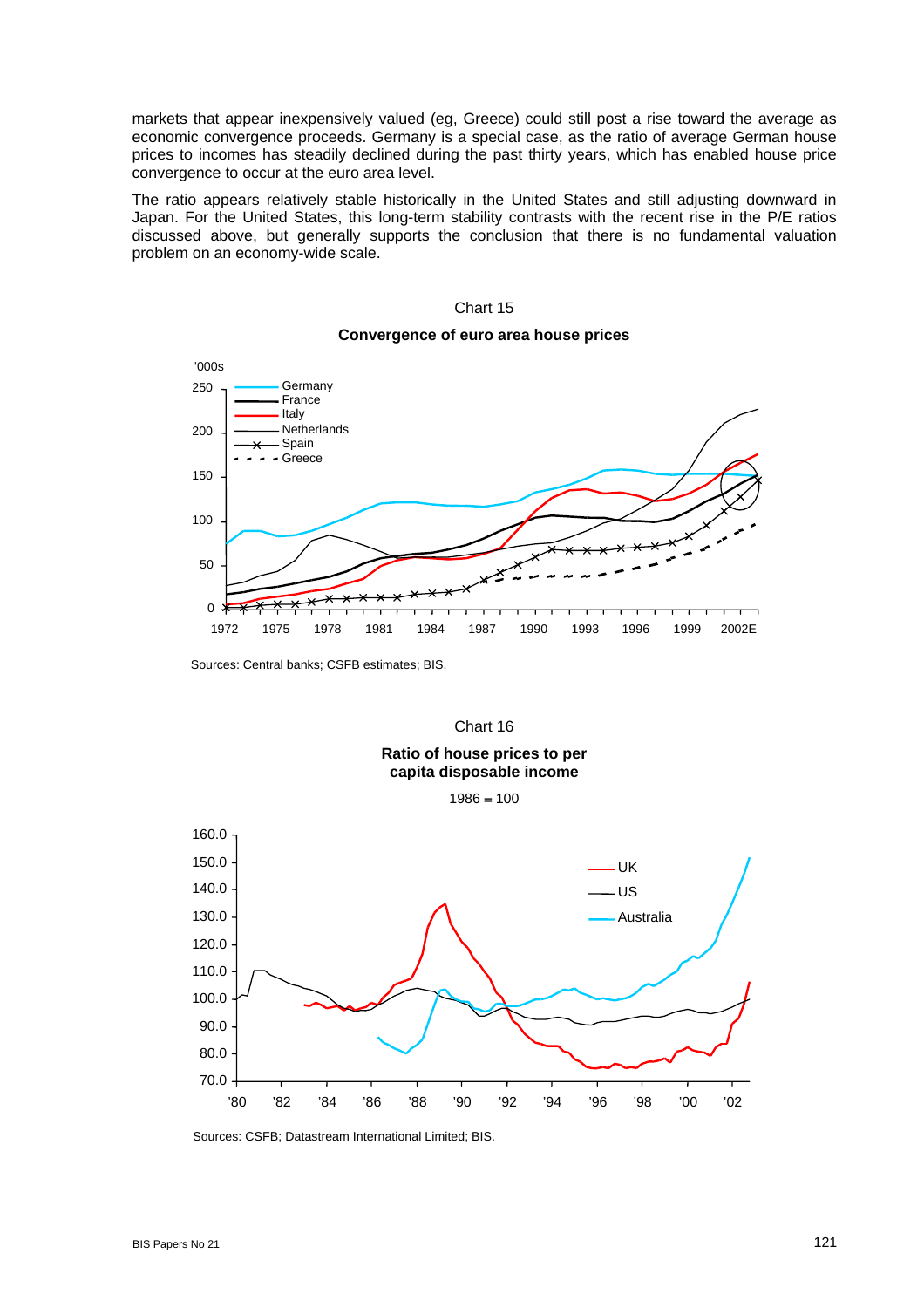The ratio of house prices to per capita disposable income has posted sharp rises in both Australia and the United Kingdom (see Chart 16). But while affordability had improved in the United Kingdom in the mid-to-late-1990s and is still below the late-1980s peak, in Australia the ratio has risen to a multi-year high and affordability appears very stretched (see Chart 16). This points to a downturn in residential construction, possibly by mid-next year.

## **Conclusion**

In conclusion, housing markets have been strong across major regions. In the United States and the euro area there does not appear to be a major misalignment in house values. Housing values in the United Kingdom suggest some misalignment, were it not for the economy's structural changes over the last five years. More severe signs of value misalignment have emerged in Australia and are a key driver to the shift in the monetary cycle, while Asia is still adjusting from the high pre-1998 valuations. Finally, in the United States and the United Kingdom, if there is a housing bubble, we think it is more likely to be in turnover than prices. Historically, major housing market corrections have been preceded by a sharp rise in interest rates and/or labour market shock, neither of which currently appears to be a strong possibility.